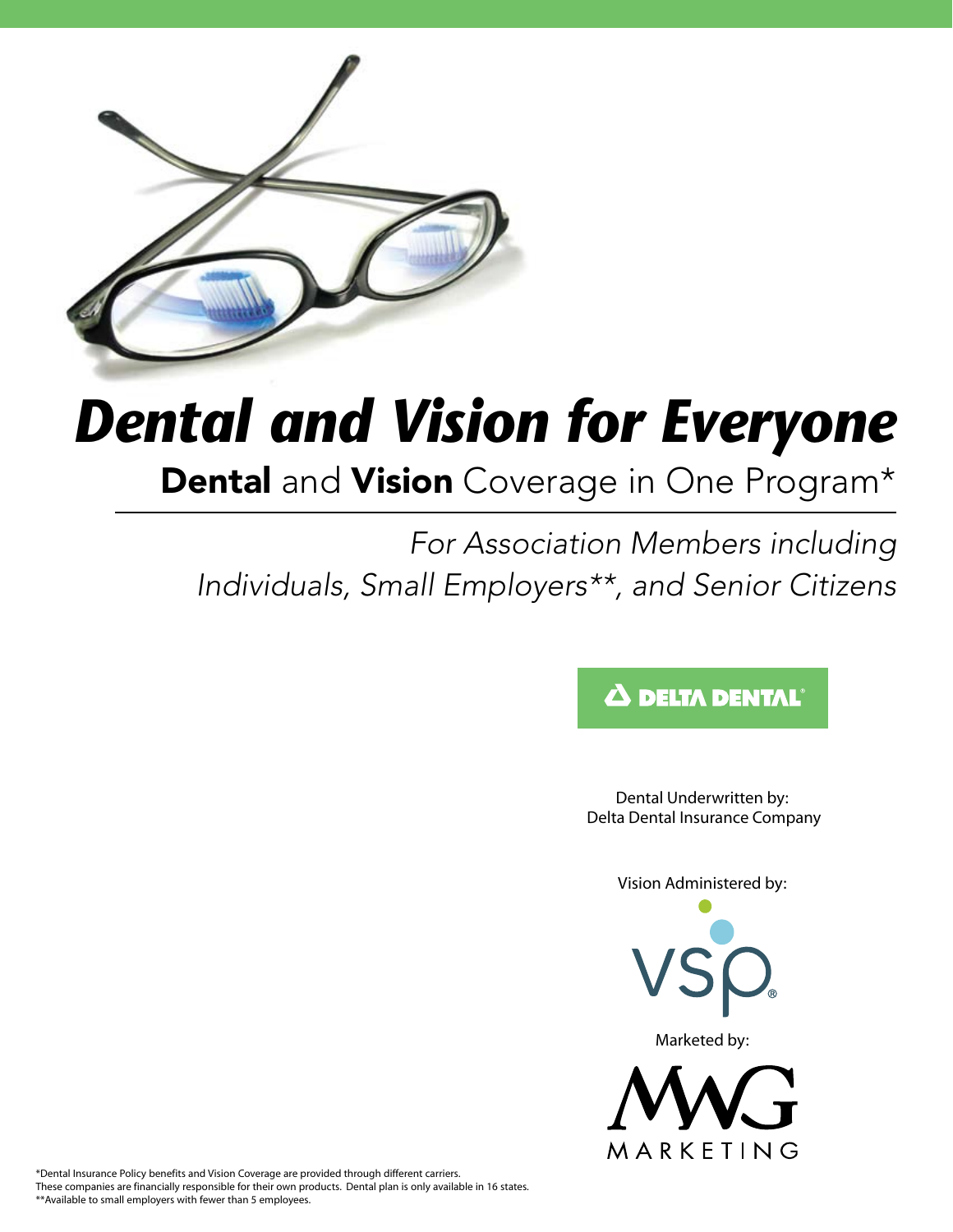# *Dental for Everyone GOLD PLANS*

### *Two plans to choose from: Delta Dental Premier® (Premier) or Delta Dental PPO* **SM (PPO)**

- **Benefits increase after the first and second years 12 month waiting period for major**
- 
- 
- **Keep your dental plan regardless of age 6 month waiting period basic**
	-
- **• Benefits up to \$1,000 per calendar year Freedom to choose any dentist**
- 

| <b>Your Deductible</b>               | <b>Plan Pays</b><br>1st Year | <b>Plan Pays</b><br>2nd Year | <b>Plan Pays</b><br>3rd Year | <b>Services Covered</b>                                                                                                                                                                                                                                                                                                                                                                                              |  |  |
|--------------------------------------|------------------------------|------------------------------|------------------------------|----------------------------------------------------------------------------------------------------------------------------------------------------------------------------------------------------------------------------------------------------------------------------------------------------------------------------------------------------------------------------------------------------------------------|--|--|
|                                      | 60%                          | 80%                          | $100\%$                      | <b>Diagnostic and Preventive Procedures</b><br>Diagnostic: Routine periodic examinations once in a 6 month period.<br>Preventive: Dental prophylaxis (teeth cleaning) once in a 6 month period.<br>Radiography: Bitewing and full mouth x-rays.                                                                                                                                                                      |  |  |
| \$50 per person<br>per calendar year | 50%                          | 65%                          | 80%                          | <b>Basic Procedures (6 month waiting period)</b><br>Restorative: Amalgam fillings.<br>Other: Space maintainers, recementation of crowns.                                                                                                                                                                                                                                                                             |  |  |
|                                      | $0\%$                        | 30%                          | 50%                          | Major Procedures (12 month waiting period)<br>Endodontics: Pulpal therapy and root canals.<br>Periodontics: Treatment of diseases of the gums.<br>Oral Surgery: Extractions and other oral surgery, including pre and post operative care.<br>Prosthetics: Gold restorations, crowns, bridges, partials and complete dentures.<br>Other: Pontics, repair of crowns and bridges, repair of full and partial dentures. |  |  |

# *Dental for Everyone PLATINUM PLANS*

### *Two plans to choose from: Delta Dental Premier (Premier) or Delta Dental PPO (PPO)*

- 
- 
- 
- **• 12 month waiting period for major and ortho Keep your dental plan regardless of age**
- **• Freedom to choose any dentist Benefits increase after the first and second years**
- **\$100 lifetime deductible on ortho Benefits up to \$1500 per calendar year (including ortho benefits)**
- **• 6 month waiting period basic Ortho benefits for dependent children included at no extra charge**
	-

| <b>Your Deductible</b>               | <b>Plan Pays</b><br>1st Year | <b>Plan Pays</b><br>2nd Year | <b>Plan Pays</b><br>3rd Year | <b>Services Covered</b>                                                                                                                                                                                                                                                                                                                                                                                              |  |  |  |
|--------------------------------------|------------------------------|------------------------------|------------------------------|----------------------------------------------------------------------------------------------------------------------------------------------------------------------------------------------------------------------------------------------------------------------------------------------------------------------------------------------------------------------------------------------------------------------|--|--|--|
|                                      | 80%                          | 90%                          | $100\%$                      | <b>Diagnostic and Preventive Procedures</b><br>Diagnostic: Routine periodic examinations once in a 6 month period.<br>Preventive: Dental prophylaxis (teeth cleaning) once in a 6 month period.<br>Radiography: Bitewing and full mouth x-rays.                                                                                                                                                                      |  |  |  |
| \$50 per person<br>per calendar year | 60%                          | 70%                          | $80\%$                       | <b>Basic Procedures (6 month waiting period)</b><br>Restorative: Amalgam fillings.<br>Other: Space maintainers, recementation of crowns.                                                                                                                                                                                                                                                                             |  |  |  |
|                                      | $0\%$                        | $40\%$                       | 50%                          | Major Procedures (12 month waiting period)<br>Endodontics: Pulpal therapy and root canals.<br>Periodontics: Treatment of diseases of the gums.<br>Oral Surgery: Extractions and other oral surgery, including pre and post operative care.<br>Prosthetics: Gold restorations, crowns, bridges, partials and complete dentures.<br>Other: Pontics, repair of crowns and bridges, repair of full and partial dentures. |  |  |  |
| \$100 lifetime                       | $0\%$                        | 40%                          | 50%                          | Orthodontia Procedures (12 month waiting period)<br>(\$350 calendar year maximum) (\$1000 lifetime maximum per person for this benefit)<br>Orthodontic benefits are only available for eligible dependent children.                                                                                                                                                                                                  |  |  |  |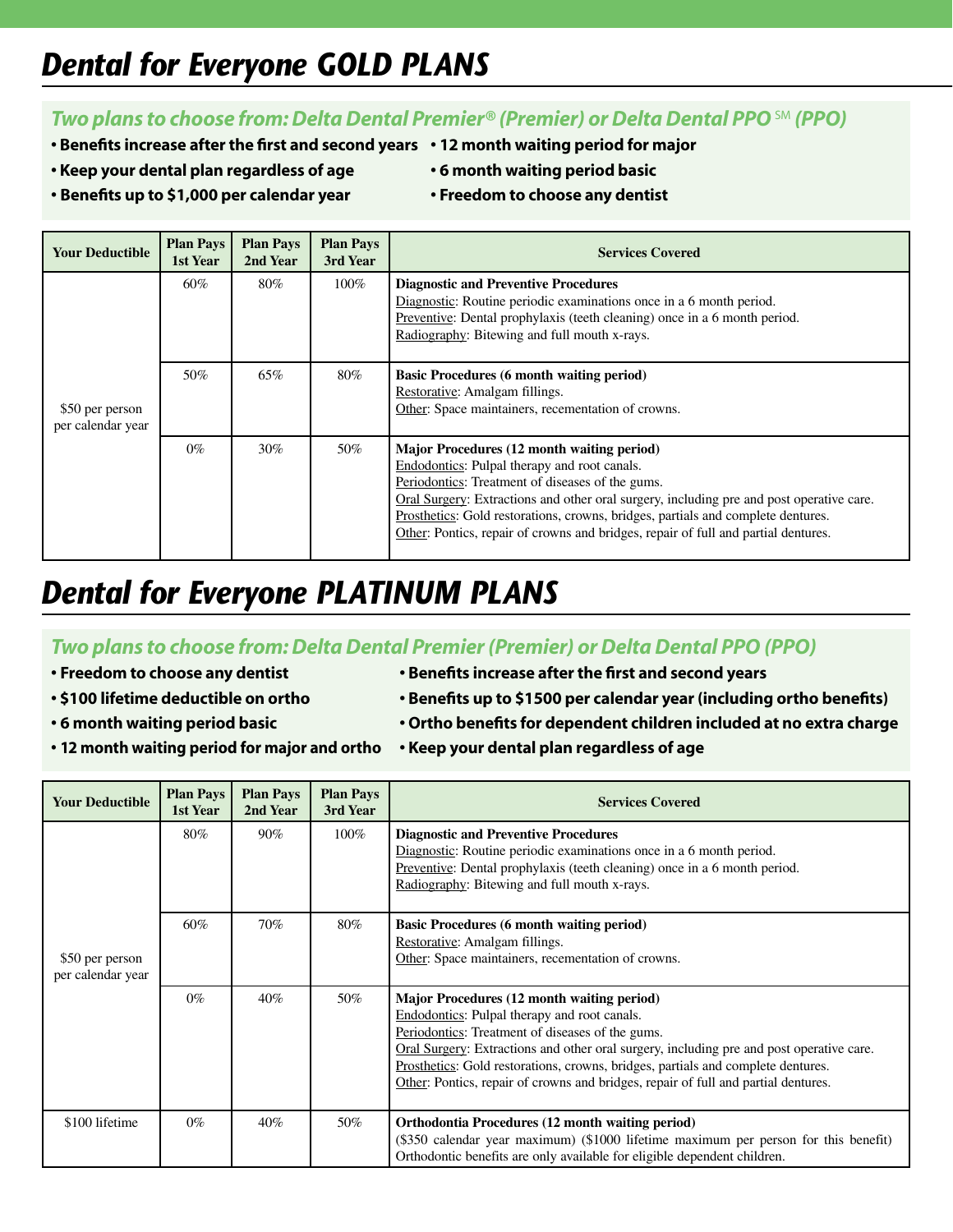#### **Optional Services**

Services that are more expensive than the form of treatment customarily provided under accepted dental practice standards are called "Optional Services." Optional Services also include the use of specialized techniques instead of standard procedures. For example:

- (a) a crown where a filling would restore the tooth;
- (b) a precision denture/partial where a standard denture/partial could be used;
- (c) an inlay/onlay instead of an amalgam restoration;
- (d) a composite/resin restoration instead of an amalgam restoration on posterior teeth.

If a member receives Optional Services, your Benefits will be based on the lower cost of the customary service or standard practice instead of the higher cost of the Optional Service. Member will be responsible for the difference between the higher cost of the Optional Service and the lower cost of the customary service or standard practice.

#### **DENTALEXCLUSIONS**

Delta Dental does not pay Benefits for:

- a) Services for injuries or conditions which are compensable under workers' compensation or employers' liability laws; services which are provided to the Enrollee by any federal or state government agency or are provided without cost to the Enrollee by any municipality, county or other political subdivision except as such exclusion may be prohibited by law.
- b) Services with respect to congenital (hereditary) or developmental (following birth) malformations or cosmetic surgery or dentistry for purely cosmetic reasons, including but not limited to cleft palate, maxillary and mandibular (upper and lower jaw) malformations, enamel hypoplasia (lack of development), fluorosis (a type of discoloration) of the teeth, and andontia (congenitally missing teeth), except those services provided to newborn children for congenital defect or birth abnormalities or services that may be provided under Orthodontic Benefits.
- c) Services for restoring tooth structure lost from wear, erosion, or abrasion, for rebuilding or maintaining chewing surfaces due to teeth out of alignment or occlusion, or for stabilizing the teeth. Such services include, but are not limited to: equilibration, periodontal splinting, occlusal adjustment.
- d) Any Single Procedure started prior to the date the person became covered for such services under this program.
- e) Prescribed drugs, medication or analgesia.
- f) Experimental procedures.
- g) Charges by any hospital or other surgical or treatment facility and any additional fees charged by the Dentist for treatment in any such facility.
- h) Charges for anesthesia, other than by a licensed Dentist for administering general anesthesia in connection with covered oral surgery services.
- i) Extra oral grafts (grafting of tissues from outside the mouth to oral tissues).
- j) Services with respect to any disturbance of the temporomandibular joint (jaw joint).
- k) Services performed by any person other than a Dentist or auxiliary personnel legally authorized to perform services under the direct supervision of a Dentist.
- l) Replacement of teeth extracted prior to the member's effective date.

The preceding information is a brief description of coverage. Contact Benefits Association for complete details.

# *Benefits Association*

*As a member of Benefits Association you receive the following Benefits and Services:*

Prescription Drug Assistance • Online Storage • Auto Rental Discounts • Discounted Hotel Rates • Office Supplies Legal Documents • Apparel and Hunting Accessories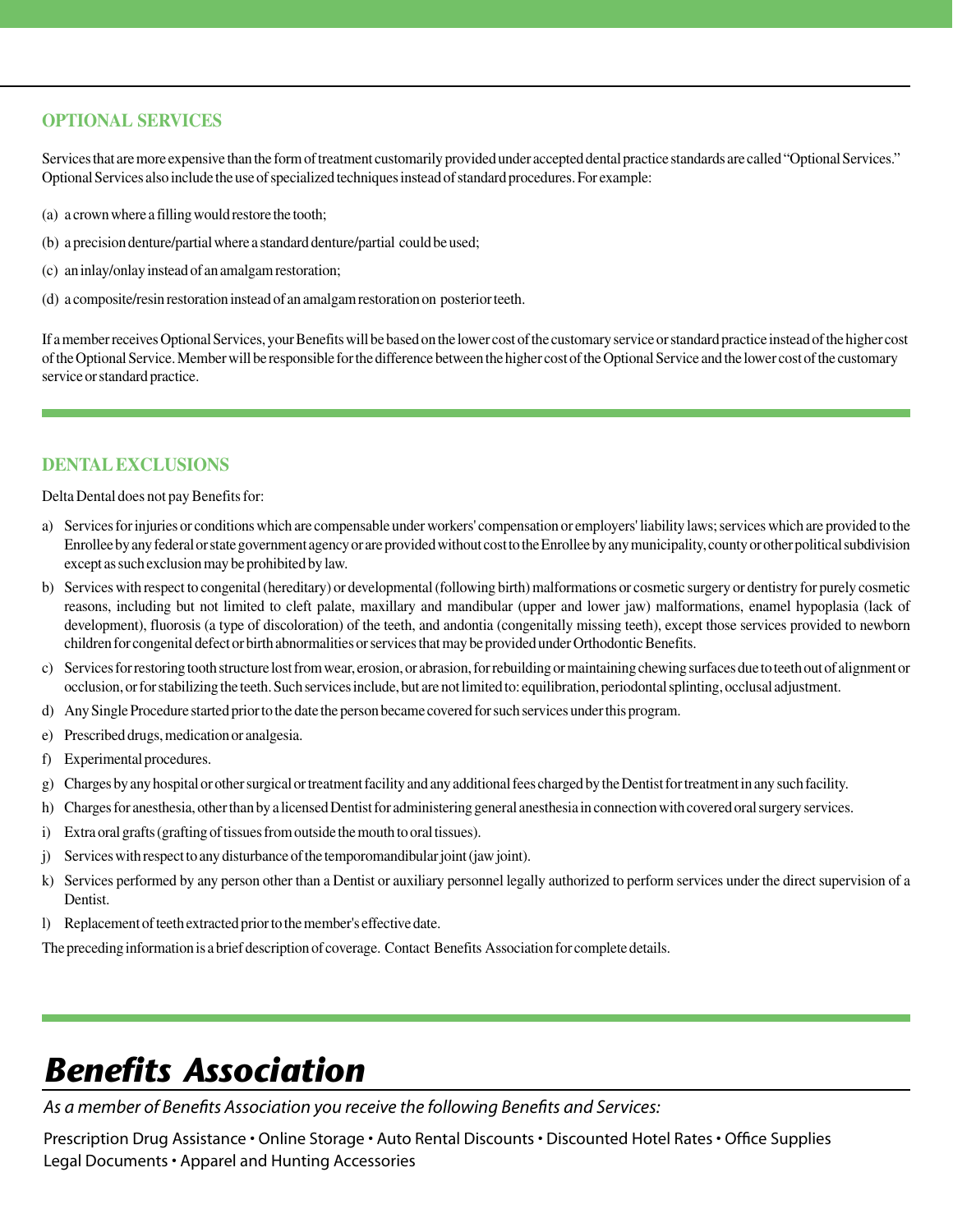# *Vision Benefits Through VSP*

# **Signature Choice Plan**

### **Your Coverage from a VSP Doctor**

**WellVision Exam®** \$10 Co-Pay – every 12 months

#### **Prescription Glasses** \$20 Co-Pay

**Lenses:** every 12 months

- Single vision, lined bifocal, and lined trifocal lenses
- Polycarbonate lenses for dependent children

**Frames:** every 24 months

- \$130 allowance for frame of your choice
- • 20% off the amount over your allowance
- *\*\* Or \*\**

#### **Contacts Lense Care** No Co-pay – every 12 months

\$130 allowance for contacts and the contact lens exam (fitting and evaluation). This additional exam ensures proper fit of contacts. If you choose contact lenses you will be eligible for a frame 12 months from the date the contact lenses were obtained. Current soft contact lens wearers may qualify for a special program that includes a contact lens evaluation and initial supply of replacement lenses.

### **Extra Discounts and Savings**

#### **Glasses and Sunglasses**

- 20% off lens options like progressives and scratchresistant and anti-reflective coatings
- 20% off additional glasses and sunglasses, including lens options\*

#### **Contacts\***

15% off cost of contact lens exam (fitting and evaluation)

#### **Laser Vision Correction**

Average 15% off the regular price or 5% off the promotional price from contracted facilities

*\* Available from any VSP doctor within 12 months of your last eye exam* 

You get the best value from your benefit when you see a VSP doctor. If you see a non-VSP provider, you'll typically pay more out-of-pocket. You'll pay the provider in full and have 6 months to submit a claim to VSP for partial reimbursement less copays. Before seeing a non-VSP provider, call us at 800.877.7195.

#### **Out-of-Network Reimbursement Amounts:**

### **Exam Plus Plan**

### **Your Coverage from a VSP Doctor**

**WellVision Exam®** \$15 copay – every 12 months

#### **Prescription Glasses Discounts**

**Lenses:** 20% discount when a complete pair of glasses is purchased

**Frames:** 20% discount when a complete pair of glasses is purchased

**Contacts\*** 15% discount off the contact lens fitting and evaluation exam. This additional exam ensures proper fit of your contacts.

### **Extra Discounts and Savings**

#### **Glasses and Sunglasses**

- • 20% off lens options like progressives and scratch-resistant and anti-reflective coatings
- 20% off additional glasses and sunglasses, including lens options\*

#### **Contacts\***

15% off cost of contact lens exam (fitting and evaluation)

#### **Laser Vision Correction**

Average 15% off the regular price or 5% off the promotional price from contracted facilities

*\* Available from any VSP doctor within 12 months of your last eye exam* 

You get the best value from your benefit when you see a VSP doctor. If you see a non-VSP provider, you'll typically pay more out-of-pocket. You'll pay the provider in full and have 6 months to submit a claim to VSP for partial reimbursement less copays. Before seeing a non-VSP provider, call us at 800.877.7195.

#### **Out-of-Network Reimbursement Amounts:**

Exam: Up to \$34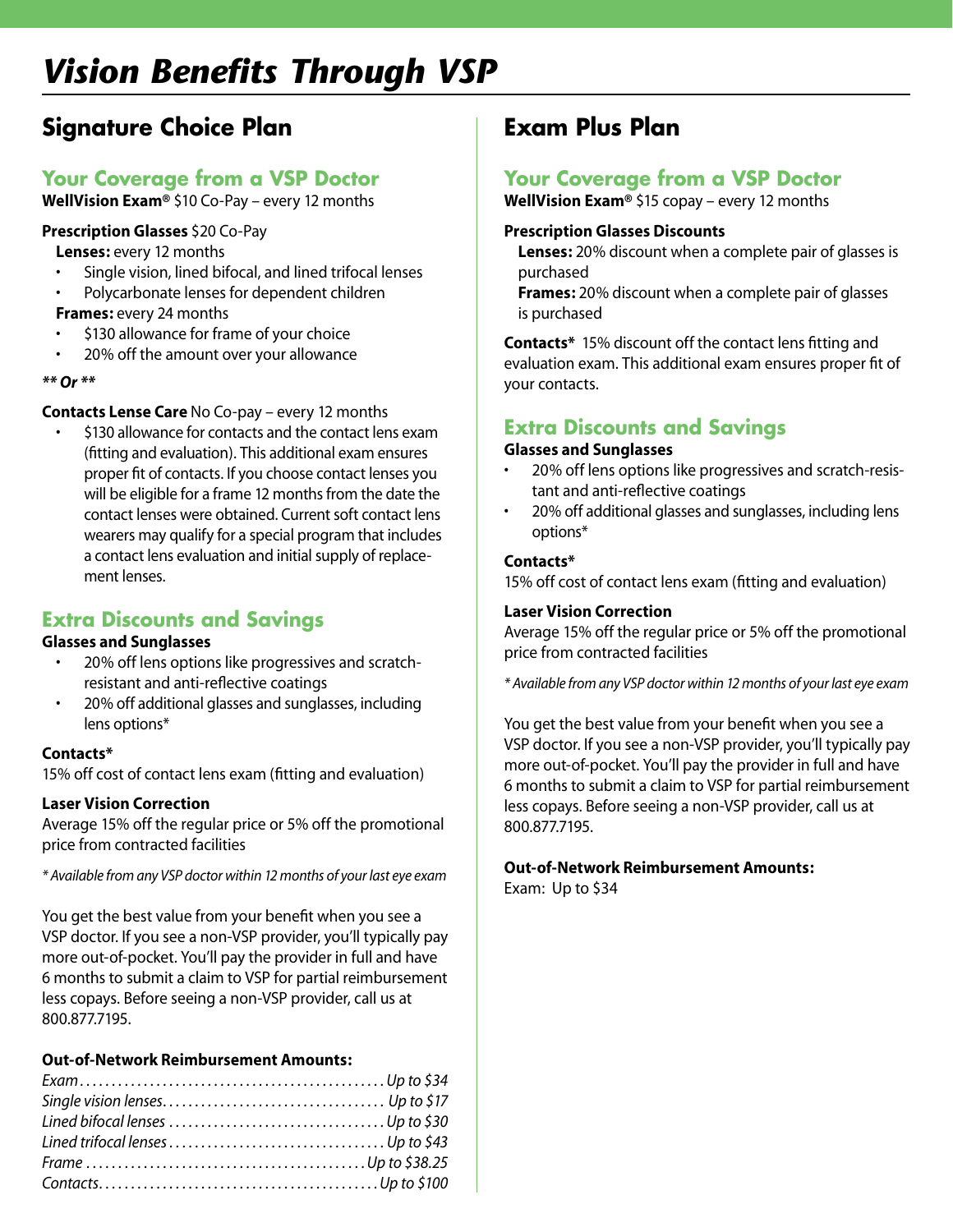# *Dental and Vision for Everyone*

| <b>Premier Plan</b> Price Areas (Gold & Platinum) |                                       |                         |  |  |  |  |
|---------------------------------------------------|---------------------------------------|-------------------------|--|--|--|--|
| <b>States</b>                                     | <b>Zip Code</b>                       | Area                    |  |  |  |  |
| Alabama                                           | 350-355, 359                          | $\overline{2}$          |  |  |  |  |
|                                                   | All Others                            | 1                       |  |  |  |  |
| California                                        | 900-904, 915-918                      | $\overline{7}$          |  |  |  |  |
|                                                   | 905                                   | 6                       |  |  |  |  |
|                                                   | 956-958                               | 4                       |  |  |  |  |
|                                                   | 906-914, 919-927, 930-939, 949,       | 6                       |  |  |  |  |
|                                                   | 952, 955, 959-961                     | 6                       |  |  |  |  |
|                                                   | <b>All Others</b>                     | 4                       |  |  |  |  |
| Delaware                                          | All                                   | $\overline{2}$          |  |  |  |  |
| District of Columbia                              | All                                   | 5                       |  |  |  |  |
| Florida                                           | 320-322                               | $\overline{4}$          |  |  |  |  |
|                                                   | 330-334                               |                         |  |  |  |  |
|                                                   | All Others                            |                         |  |  |  |  |
| Georgia                                           | 300-303                               | $\frac{53}{23}$         |  |  |  |  |
|                                                   | <b>All Others</b>                     |                         |  |  |  |  |
| Louisiana                                         | 712                                   |                         |  |  |  |  |
|                                                   | 707-711                               | $\overline{2}$          |  |  |  |  |
|                                                   | <b>All Others</b>                     | 1                       |  |  |  |  |
| Maryland                                          | 207-212                               | $\overline{4}$          |  |  |  |  |
|                                                   | All Others                            | $\overline{\mathbf{c}}$ |  |  |  |  |
| Mississippi                                       | 390-392                               | $\overline{2}$          |  |  |  |  |
|                                                   | <b>All Others</b>                     | 1                       |  |  |  |  |
| Montana                                           | 590-591,599                           | 1                       |  |  |  |  |
|                                                   | <b>All Others</b>                     | $\overline{2}$          |  |  |  |  |
| Nevada                                            | 893-898                               | 5                       |  |  |  |  |
|                                                   | All Others                            | 4                       |  |  |  |  |
| <b>New York</b>                                   | 100-102                               | $\overline{7}$          |  |  |  |  |
|                                                   | 103-114                               | 6<br>5                  |  |  |  |  |
|                                                   | 115-119                               |                         |  |  |  |  |
|                                                   | 120-129                               | $\overline{4}$          |  |  |  |  |
|                                                   | <b>All Others</b>                     | $\overline{3}$          |  |  |  |  |
| Pennsylvania                                      | 189, 193-194                          | $\overline{4}$          |  |  |  |  |
|                                                   | 190-191                               | $\frac{3}{2}$           |  |  |  |  |
|                                                   | All Others                            |                         |  |  |  |  |
| <b>Texas</b>                                      | 754                                   | $\overline{4}$          |  |  |  |  |
|                                                   | 751-753                               | 3<br>1                  |  |  |  |  |
|                                                   | 756-757, 776-777<br><b>All Others</b> |                         |  |  |  |  |
| Utah                                              | All                                   | $\frac{2}{5}$           |  |  |  |  |
|                                                   | 255-257, 262-265                      | $\overline{2}$          |  |  |  |  |
| West Virginia                                     |                                       |                         |  |  |  |  |
|                                                   | <b>All Others</b>                     | 1                       |  |  |  |  |

| <b>PPO Plan</b> Price Areas (Gold & Platinum) |                                 |                                            |  |  |  |  |
|-----------------------------------------------|---------------------------------|--------------------------------------------|--|--|--|--|
| <b>States</b>                                 | <b>Zip Code</b>                 | Area                                       |  |  |  |  |
| Alabama                                       | $350 - 355, 359$                | 3                                          |  |  |  |  |
|                                               | All Others                      | $\overline{2}$                             |  |  |  |  |
| California                                    | 900-904, 915-918                | $\overline{7}$                             |  |  |  |  |
|                                               | 905                             | 6                                          |  |  |  |  |
|                                               | 956-958                         | 4                                          |  |  |  |  |
|                                               | 906-914, 919-927, 930-939, 949, | 6                                          |  |  |  |  |
|                                               | 952, 955, 959-961               | 6                                          |  |  |  |  |
|                                               | All Others                      | 4                                          |  |  |  |  |
| Delaware                                      | All                             | $\overline{4}$                             |  |  |  |  |
| District of Columbia                          | All                             | $\overline{7}$                             |  |  |  |  |
| Florida                                       | 320-322                         | $\overline{5}$                             |  |  |  |  |
|                                               | 330-334                         | 4                                          |  |  |  |  |
|                                               | All Others                      | $\overline{3}$                             |  |  |  |  |
| Georgia                                       | 300-303                         | $\overline{2}$                             |  |  |  |  |
|                                               | All Others                      |                                            |  |  |  |  |
| Louisiana                                     | 712                             | $\frac{3}{3}$                              |  |  |  |  |
|                                               | 707-711                         |                                            |  |  |  |  |
|                                               | All Others                      | $\mathbf{1}$                               |  |  |  |  |
| Maryland                                      | 207-212                         | $\overline{5}$                             |  |  |  |  |
|                                               | All Others                      | 4                                          |  |  |  |  |
| Mississippi                                   | 390-392                         | $\overline{2}$                             |  |  |  |  |
|                                               | <b>All Others</b>               | 1                                          |  |  |  |  |
| Montana                                       | 590-591,599                     | 1                                          |  |  |  |  |
|                                               | All Others                      | $\overline{2}$                             |  |  |  |  |
| Nevada                                        | 893-898                         | 5                                          |  |  |  |  |
|                                               | <b>All Others</b>               | 4                                          |  |  |  |  |
| <b>New York</b>                               | 100-102                         | $\overline{8}$                             |  |  |  |  |
|                                               | 103-114                         | $\begin{array}{c} 7 \\ 7 \\ 5 \end{array}$ |  |  |  |  |
|                                               | 115-119                         |                                            |  |  |  |  |
|                                               | 120-129                         |                                            |  |  |  |  |
|                                               | All Others                      | $\overline{4}$                             |  |  |  |  |
| Pennsylvania                                  | 189, 193-194                    | $\overline{6}$                             |  |  |  |  |
|                                               | 190-191                         | 4                                          |  |  |  |  |
|                                               | All Others                      | 3                                          |  |  |  |  |
| <b>Texas</b>                                  | 754                             | $\overline{4}$                             |  |  |  |  |
|                                               | 751-753                         | 3                                          |  |  |  |  |
|                                               | 756-757, 776-777                | 1                                          |  |  |  |  |
|                                               | All Others                      | $\overline{2}$                             |  |  |  |  |
| Utah                                          | All                             | 5                                          |  |  |  |  |
| West Virginia                                 | 255-257, 262-265                | 4                                          |  |  |  |  |
|                                               | <b>All Others</b>               | 3                                          |  |  |  |  |

# *Dental Monthly Rates*

#### **Premier coverage**

rates are based on Delta Dental's Premier network. Both Premier and Non-Delta Dental dentists are reimbursed on Usual, Reasonable and Customary (UCR) charges. The Premier dentist will file the claim with Delta Dental and will not balance bill. Locate Premier Providers at www.deltadentalins.com.

*Includes: \$4.00 Billing Fee, \$1.00 Association Dues, and 4% Administration Fee*

| <b>Gold Plan</b> Premier Rates |               |                                    |               |  |  |  |
|--------------------------------|---------------|------------------------------------|---------------|--|--|--|
| Area                           | <b>Member</b> | <b>Plus One</b>                    | <b>Family</b> |  |  |  |
| 1                              | \$29.94       | \$53.64                            | \$77.34       |  |  |  |
| $\overline{2}$                 | \$32.69       | \$58.99                            | \$85.30       |  |  |  |
| 3                              | \$35.73       | \$64.93                            | \$94.13       |  |  |  |
| 4                              | \$39.11       | \$71.53                            | \$103.94      |  |  |  |
| 5                              | \$42.87       | \$78.84                            | \$114.82      |  |  |  |
| 6                              | \$47.04       | \$86.96                            | \$126.89      |  |  |  |
| 7                              | \$51.66       | \$95.98                            | \$140.31      |  |  |  |
|                                |               | <b>Platinum Plan</b> Premier Rates |               |  |  |  |
| 1                              | \$37.43       | \$68.24                            | \$99.05       |  |  |  |
| $\overline{2}$                 | \$41.00       | \$75.19                            | \$109.40      |  |  |  |
| 3                              | \$44.95       | \$82.92                            | \$120.88      |  |  |  |
| 4                              | \$49.35       | \$91.49                            | \$133.63      |  |  |  |
| 5                              | \$54.23       | \$101.00                           | \$147.77      |  |  |  |
| 6                              | \$59.65       | \$111.56                           | \$163.48      |  |  |  |
| 7                              | \$65.66       | \$123.29                           | \$180.91      |  |  |  |

| <b>Gold Plan</b> PPO Plan Rates |         |                                     |               |  |  |  |
|---------------------------------|---------|-------------------------------------|---------------|--|--|--|
| Area                            | Member  | <b>Plus One</b>                     | <b>Family</b> |  |  |  |
| 1                               | \$24.46 | \$42.94                             | \$61.43       |  |  |  |
| $\overline{2}$                  | \$26.59 | \$47.12                             | \$67.63       |  |  |  |
| 3                               | \$28.98 | \$51.74                             | \$74.52       |  |  |  |
| $\overline{4}$                  | \$31.61 | \$56.89                             | \$82.17       |  |  |  |
| 5                               | \$34.53 | \$62.60                             | \$90.66       |  |  |  |
| 6                               | \$37.79 | \$68.93                             | \$100.08      |  |  |  |
| 7                               | \$41.39 | \$75.96                             | \$110.54      |  |  |  |
| 8                               | \$45.40 | \$83.77                             | \$122.15      |  |  |  |
|                                 |         | <b>Platinum Plan</b> PPO Plan Rates |               |  |  |  |
| 1                               | \$30.30 | \$54.32                             | \$78.36       |  |  |  |
| $\overline{2}$                  | \$33.07 | \$59.76                             | \$86.43       |  |  |  |
| 3                               | \$36.17 | \$65.77                             | \$95.38       |  |  |  |
| $\overline{4}$                  | \$39.59 | \$72.47                             | \$105.33      |  |  |  |
| 5                               | \$43.40 | \$79.89                             | \$116.37      |  |  |  |
| 6                               | \$47.63 | \$88.12                             | \$128.62      |  |  |  |
| 7                               | \$52.31 | \$97.26                             | \$142.21      |  |  |  |
| 8                               | \$57.52 | \$107.41                            | \$157.30      |  |  |  |

**PPO coverage** rates are based on Delta Dental's PPO network. Benefits for all dentists are based on Delta Dental's reduced PPO fee schedule. PPO dentists wil file the claim with Delta Dental. There is no balance billing for PPO dentists. Locate PPO Providers at www.deltadentalins.com.

*Includes: \$4.00 Billing Fee, \$1.00 Association Dues, and 4% Administration Fee*